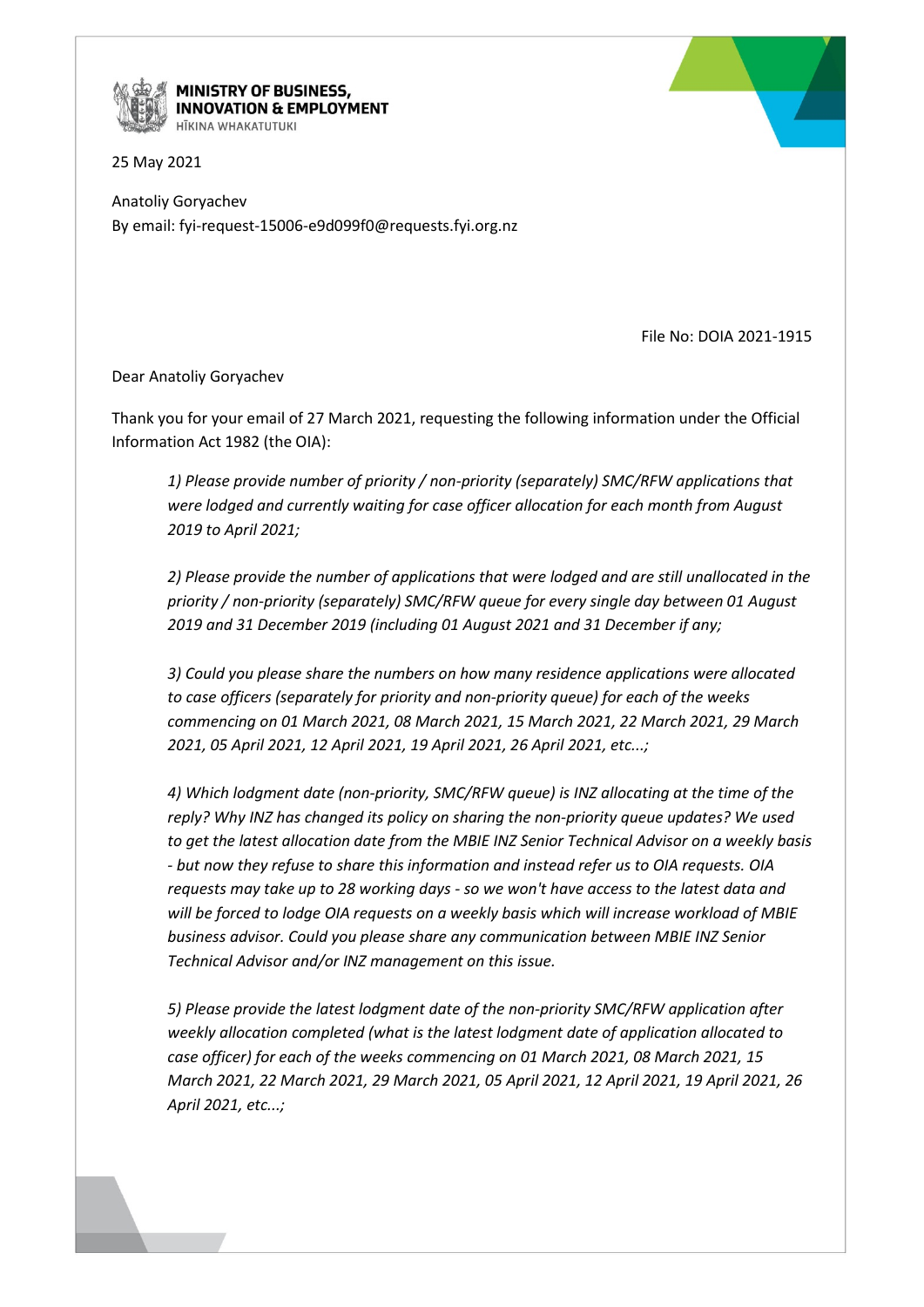## **Our response**

*1) Please provide number of priority / non-priority (separately) SMC/RFW applications that were lodged and currently waiting for case officer allocation for each month from August 2019 to April 2021;*

Please refer to Table One and Table Two attached. We have withheld application counts of 5 or fewer under section 9(2)(a) of the OIA in order to protect the privacy of natural persons.

Skilled residence queue data is not static due to the complex nature of visa processing operations. Applications move between queues and this needs to be taken into account when comparing data over time. The data changes over time for reasons such as but not limited to:

- Applicants arriving into New Zealand on critical purpose visas result in their applications moving from the offshore queue to one of the onshore queues;
- A change in an applicant's circumstances resulting in their application meeting the priority criteria and being moved to the priority queue;
- Applications being escalated via the Employment Visa Escalation (EVE) process [https://www.immigration.govt.nz/about-us/media-centre/newsletters/korero/korero-july-](https://www.immigration.govt.nz/about-us/media-centre/newsletters/korero/korero-july-2019/employment-visa-escalations-eve)[2019/employment-visa-escalations-eve;](https://www.immigration.govt.nz/about-us/media-centre/newsletters/korero/korero-july-2019/employment-visa-escalations-eve)

Most data used in OIA responses is pulled directly from the INZ Application Management System (AMS), and reflects the date that the data entry relating to the application was completed in AMS. On occasion an application is received by INZ on one date, but the data entry is not completed until a later date. In the interest of fairness, when allocating applications the Manukau office use the date that all information required for the acceptance of the application was actually received by INZ rather than the date the data entry was completed – which reflects when a client will perceive their application to have been submitted. This means that there may be differences noted in the allocation data, which is sourced directly from the Manukau office, when compared with other statistics about skilled residence, including number and dates of applications in the queues.

Any updates in regards to the allocation of applications can be found via the following link: [https://www.immigration.govt.nz/new-zealand-visas/waiting-for-a-visa/how-long-it-takes-to](https://www.immigration.govt.nz/new-zealand-visas/waiting-for-a-visa/how-long-it-takes-to-process-your-visa-application)[process-your-visa-application](https://www.immigration.govt.nz/new-zealand-visas/waiting-for-a-visa/how-long-it-takes-to-process-your-visa-application)

*2) Please provide the number of applications that were lodged and are still unallocated in the priority / non-priority (separately) SMC/RFW queue for every single day between 01 August 2019 and 31 December 2019 (including 01 August 2021 and 31 December if any;* Please refer to Table Three attached. We have withheld application counts of 5 or fewer under section 9(2)(a) of the OIA in order to protect the privacy of natural persons.

*3) Could you please share the numbers on how many residence applications were allocated to case officers (separately for priority and non-priority queue) for each of the weeks commencing on 01 March 2021, 08 March 2021, 15 March 2021, 22 March 2021, 29 March 2021, 05 April 2021, 12 April 2021, 19 April 2021, 26 April 2021, etc...;* Please refer to Table Four attached.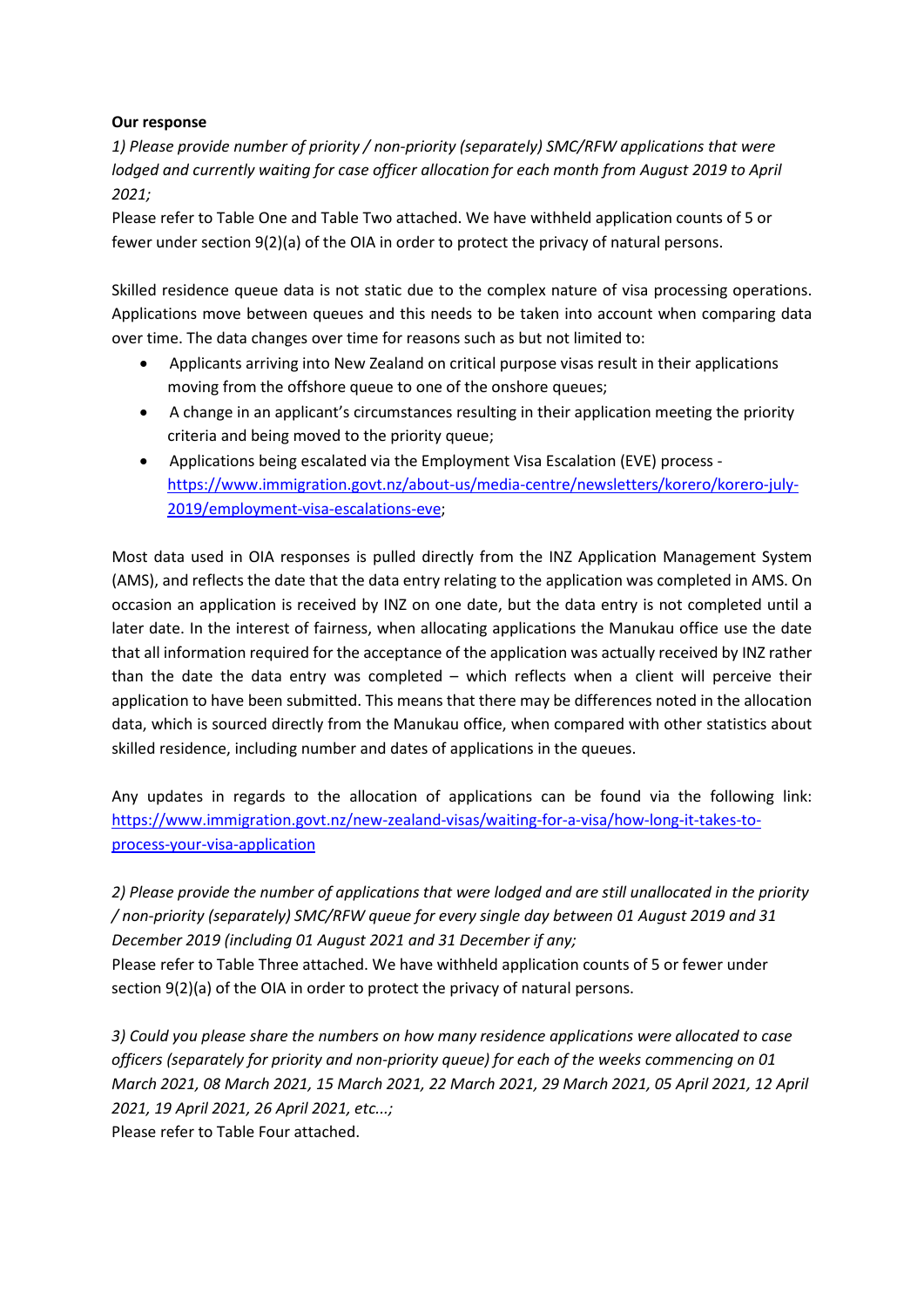*4) Which lodgment date (non-priority, SMC/RFW queue) is INZ allocating at the time of the reply? Why INZ has changed its policy on sharing the non-priority queue updates? We used to get the latest allocation date from the MBIE INZ Senior Technical Advisor on a weekly basis - but now they refuse to share this information and instead refer us to OIA requests. OIA requests may take up to 28 working days - so we won't have access to the latest data and will be forced to lodge OIA requests on a weekly basis which will increase workload of MBIE business advisor. Could you please share any communication between MBIE INZ Senior Technical Advisor and/or INZ management on this issue.* As at 24 May 2021, the oldest application in the skilled residence onshore non-priority queue is 30 August 2019. This is the date that all information required for the acceptance of the application was actually received by INZ rather than the date the data entry was completed.

The other parts of this question were answered by Business Advisor, Anna McLachlan in an email to you dated 27 April 2021.

*5) Please provide the latest lodgment date of the non-priority SMC/RFW application after weekly allocation completed (what is the latest lodgment date of application allocated to case officer) for each of the weeks commencing on 01 March 2021, 08 March 2021, 15 March 2021, 22 March 2021, 29 March 2021, 05 April 2021, 12 April 2021, 19 April 2021, 26 April 2021, etc...;* Please refer to Table Five attached.

You have the right to seek an investigation and review by the Ombudsman of this decision. Information about how to make a complaint is available at [www.ombudsman.parliament.nz](http://www.ombudsman.parliament.nz/) or freephone 0800 802 602.

If you wish to discuss any aspect of your request or this response, please contact Anna McLachlan, Business Advisor, Operations Support, Immigration New Zealand a[t Anna.McLachlan@mbie.govt.nz.](mailto:xxxx.xxxxxxxxx@xxxx.xxxx.xx)

Yours sincerely

Irearred

ppa

Nicola Hogg General Manager Border and Visa Operations Immigration New Zealand Ministry of Business, Innovation and Employment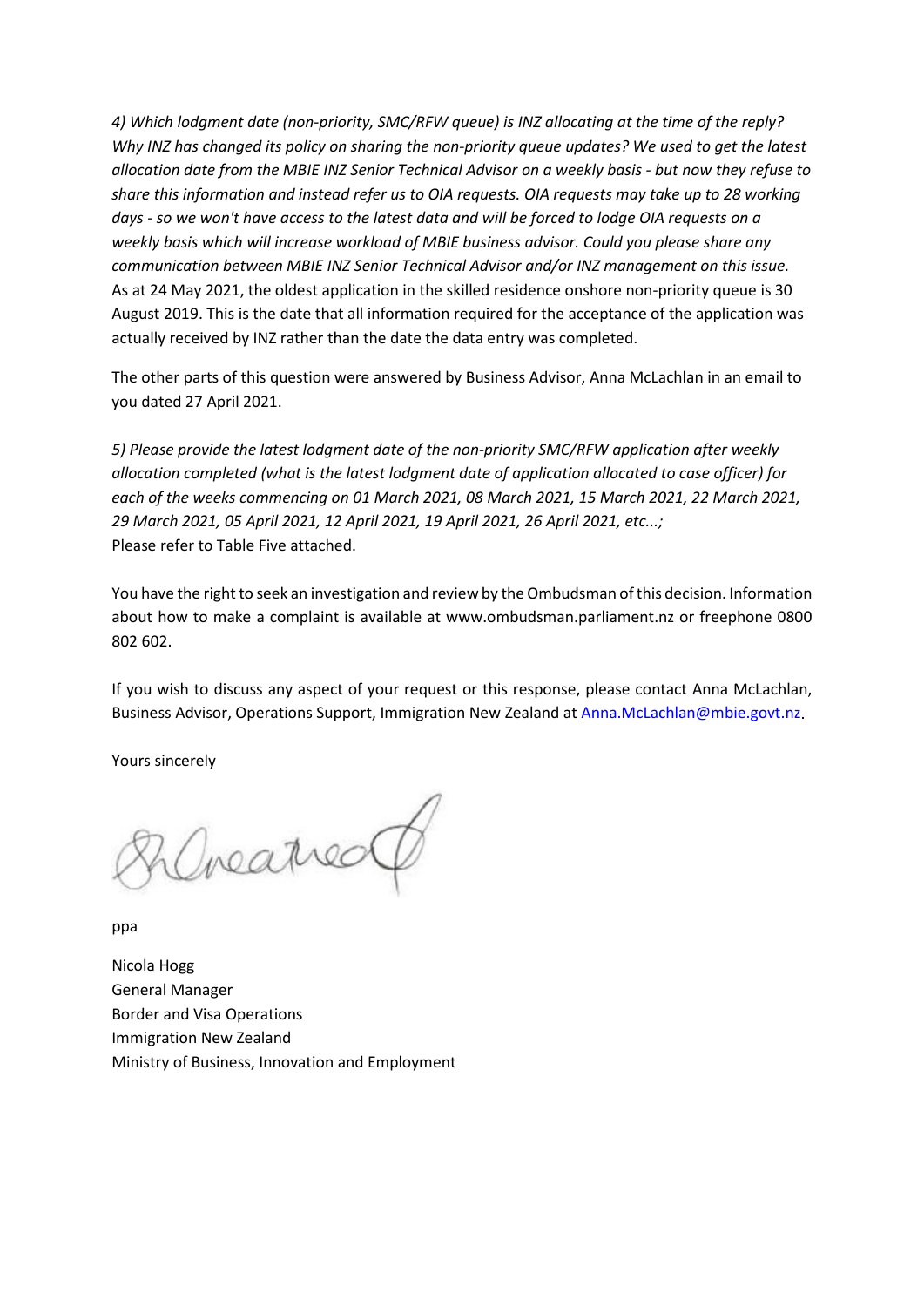# **Table One**

The number of skilled residence (Skilled Migrant Category and Residence from Work) applications in the onshore non-priority queue that were accepted from 1 August 2019 to 30 April 2021 (inclusive) broken down by accepted month as at 4 May 2021.

| <b>Month accepted</b> | <b>Non-priority</b> |
|-----------------------|---------------------|
| August 2019           | 186                 |
| September 2019        | 577                 |
| October 2019          | 622                 |
| November 2019         | 718                 |
| December 2019         | 750                 |
| January 2020          | 568                 |
| February 2020         | 927                 |
| <b>March 2020</b>     | 938                 |
| May 2020              | 88                  |
| June 2020             | 1,539               |
| <b>July 2020</b>      | 1,091               |
| August 2020           | 198                 |
| September 2020        | 697                 |
| October 2020          | 386                 |
| November 2020         | 421                 |
| December 2020         | 260                 |
| January 2021          | 378                 |
| February 2021         | 184                 |
| March 2021            | 366                 |
| April 2021            | 520                 |
| Total                 | 11,414              |

#### **Table Two**

The number of skilled residence (Skilled Migrant Category and Residence from Work) visa applications in the onshore priority queue that were accepted from 1 Aug 2019 to 30 April 2021 (inclusive) broken down by accepted month as at 17 May 2021.

| <b>Month accepted</b> | <b>Priority</b> |
|-----------------------|-----------------|
| August 2019           |                 |
| September 2019        | $\leq$ =5       |
| October 2019          |                 |
| November 2019         | $\leq$ =5       |
| December 2019         | $\leq$ =5       |
| January 2020          |                 |
| February 2020         |                 |

You will note there are some priority applications accepted several months ago. This is because as applicants' circumstances change, some nonpriority applications may meet the prioritisation criteria (current occupational registration where registration is required by immigration instructions or an hourly rate at or above twice the median wage). Such applications are moved to the priority queue and allocated within two weeks.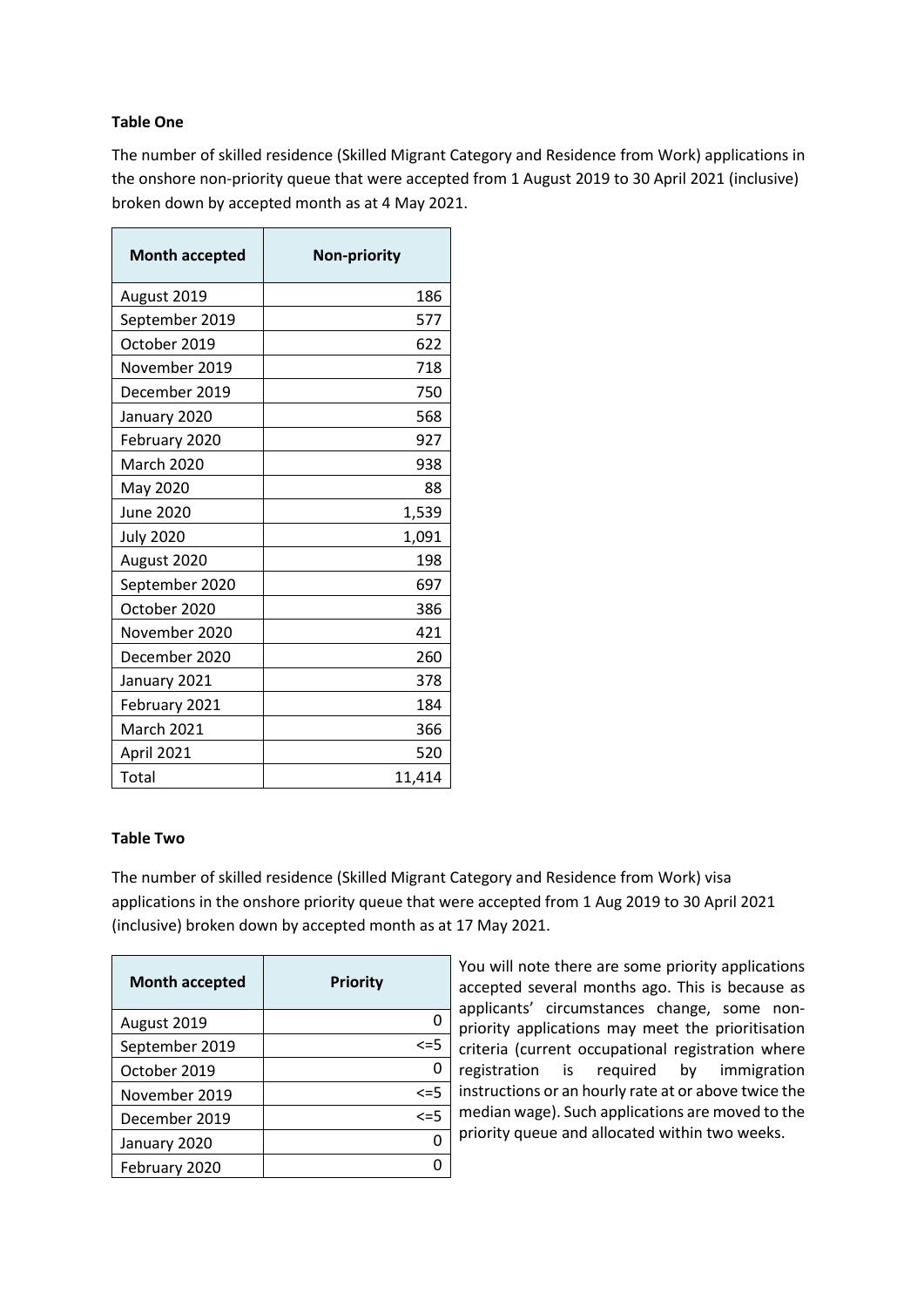| <b>March 2020</b> | $\leq$ =5 |
|-------------------|-----------|
| May 2020          | n         |
| June 2020         | $\leq$ =5 |
| <b>July 2020</b>  | O         |
| August 2020       | n         |
| September 2020    | n         |
| October 2020      | $\leq$ =5 |
| November 2020     | O         |
| December 2020     | $\leq$ =5 |
| January 2021      | n         |
| February 2021     | $\leq$ =5 |
| <b>March 2021</b> |           |
| April 2021        | $\leq$ =5 |
| Total             | 12        |

## **Table Three**

The number of skilled residence (Skilled Migrant Category and Residence from Work) visa applications in the onshore/offshore priority and non-priority queues that were accepted from 1 August 2019 to 31 December 2019 (inclusive) broken down by day date, as at 17 May 2021

| Day accepted   | <b>Offshore Non Priority</b><br>applications | <b>Onshore Non Priority</b><br>applications | <b>Priority applications</b> |
|----------------|----------------------------------------------|---------------------------------------------|------------------------------|
| 1 August 2019  | 6                                            | 0                                           | $\mathbf 0$                  |
| 2 August 2019  | $\leq$ =5                                    | $\mathbf 0$                                 | $\mathbf 0$                  |
| 6 August 2019  | 8                                            | 0                                           | $\mathbf{0}$                 |
| 7 August 2019  | $\leq$ =5                                    | $\boldsymbol{0}$                            | $\mathbf 0$                  |
| 8 August 2019  | 6                                            | $\mathbf 0$                                 | $\mathbf 0$                  |
| 9 August 2019  | $\leq$ =5                                    | $\mathbf 0$                                 | $\mathbf 0$                  |
| 10 August 2019 | $\overline{7}$                               | $\mathbf 0$                                 | 0                            |
| 12 August 2019 | $\leq$ =5                                    | $\mathbf 0$                                 | $\Omega$                     |
| 13 August 2019 | $\leq$ =5                                    | $\boldsymbol{0}$                            | $\mathbf 0$                  |
| 14 August 2019 | $\leq$ =5                                    | $\boldsymbol{0}$                            | $\mathbf 0$                  |
| 15 August 2019 | $\leq$ =5                                    | $\mathbf 0$                                 | 0                            |
| 16 August 2019 | 6                                            | $\mathbf 0$                                 | $\mathbf 0$                  |
| 19 August 2019 | $\leq$ =5                                    | $\boldsymbol{0}$                            | $\mathbf{0}$                 |
| 20 August 2019 | $\leq$ =5                                    | $\boldsymbol{0}$                            | $\mathbf 0$                  |
| 21 August 2019 | $\leq$ =5                                    | $\mathbf 0$                                 | $\mathbf 0$                  |
| 22 August 2019 | $\leq$ =5                                    | 0                                           | $\mathbf{0}$                 |
| 23 August 2019 | $\leq$ =5                                    | $\mathbf 0$                                 | $\mathbf 0$                  |
| 24 August 2019 | $\leq$ =5                                    | $\leq$ =5                                   | 0                            |
| 26 August 2019 | $\leq$ =5                                    | $\leq$ =5                                   | $\mathbf 0$                  |
| 27 August 2019 | $\leq$ =5                                    | $\leq$ =5                                   | $\mathbf 0$                  |
| 28 August 2019 | $\leq$ =5                                    | $\overline{7}$                              | $\mathbf 0$                  |
| 29 August 2019 | $\leq$ =5                                    | $\leq$ =5                                   | $\mathbf 0$                  |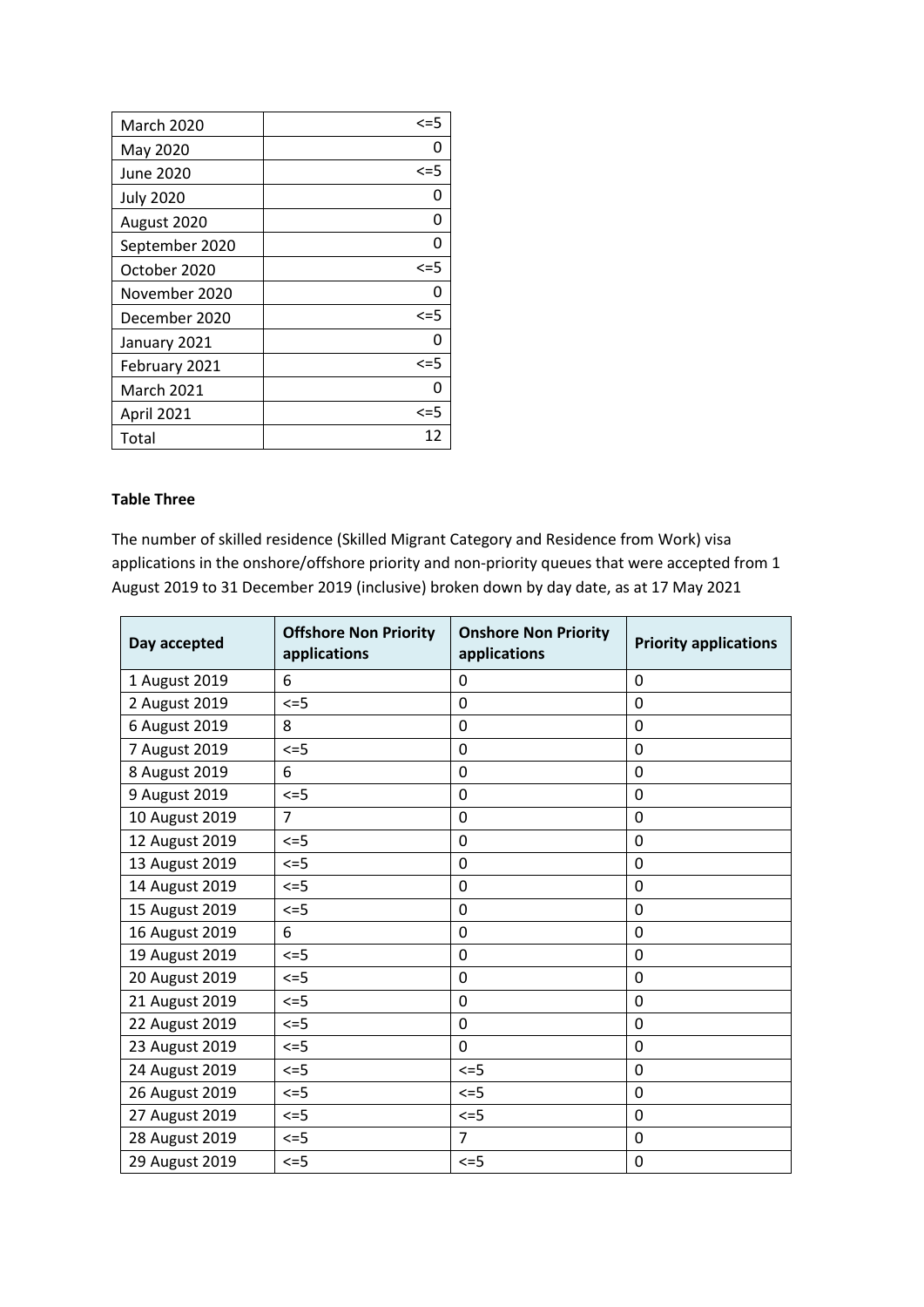| 30 August 2019    | $\leq$ =5      | 8         | 0            |
|-------------------|----------------|-----------|--------------|
| 2 September 2019  | $\leq$ =5      | 15        | 0            |
| 3 September 2019  | $\leq$ =5      | 14        | $\mathbf 0$  |
| 4 September 2019  | 8              | 13        | 0            |
| 5 September 2019  | 6              | 21        | 0            |
| 6 September 2019  | $\leq$ =5      | 24        | 0            |
| 7 September 2019  | 8              | 42        | $\mathbf 0$  |
| 9 September 2019  | $\leq$ =5      | 22        | 0            |
| 10 September 2019 | 0              | $\leq$ =5 | $\mathbf 0$  |
| 11 September 2019 | $\leq$ =5      | 24        | 0            |
| 12 September 2019 | $\leq$ =5      | 33        | 0            |
| 13 September 2019 | $\leq$ =5      | 0         | 0            |
| 16 September 2019 | $\leq$ =5      | 24        | 0            |
| 17 September 2019 | $\leq$ =5      | 36        | 0            |
| 18 September 2019 | $\leq$ =5      | 29        | 0            |
| 19 September 2019 | $\leq$ =5      | 16        | $\mathbf 0$  |
| 20 September 2019 | $\leq$ =5      | 21        | 0            |
| 21 September 2019 | $\leq$ =5      | 41        | 0            |
| 23 September 2019 | $\leq$ =5      | 28        | 0            |
| 24 September 2019 | $\leq$ =5      | 20        | $\leq$ =5    |
| 25 September 2019 | $\leq$ =5      | 29        | 0            |
| 26 September 2019 | $\leq$ =5      | 36        | $\leq$ =5    |
| 27 September 2019 | $\leq$ =5      | 22        | 0            |
| 28 September 2019 | $\leq$ =5      | 25        | 0            |
| 30 September 2019 | $\leq$ =5      | 24        | 0            |
| 1 October 2019    | $\leq$ =5      | 29        | 0            |
| 2 October 2019    | 0              | 25        | 0            |
| 3 October 2019    | $\leq$ =5      | 21        | 0            |
| 4 October 2019    | $\leq$ =5      | 21        | $\mathbf 0$  |
| 5 October 2019    | 0              | 33        | 0            |
| 7 October 2019    | $\leq$ =5      | 22        | 0            |
| 8 October 2019    | 7              | 22        | 0            |
| 9 October 2019    | $\leq$ =5      | 29        | $\mathbf{0}$ |
| 10 October 2019   | 6              | 35        | 0            |
| 11 October 2019   | $\leq$ =5      | 28        | $\mathbf{0}$ |
| 14 October 2019   | $\leq$ =5      | 26        | 0            |
| 15 October 2019   | $\leq$ =5      | 21        | $\mathbf{0}$ |
| 16 October 2019   | $\leq$ =5      | 27        | 0            |
| 17 October 2019   | $\leq$ =5      | 33        | 0            |
| 18 October 2019   | $\leq$ =5      | $\leq$ =5 | 0            |
| 19 October 2019   | $\leq$ =5      | 41        | 0            |
| 21 October 2019   | $\leq$ =5      | 19        | 0            |
| 22 October 2019   | $\overline{7}$ | 26        | 0            |
| 23 October 2019   | $\leq$ =5      | 11        | 0            |
| 24 October 2019   | $\leq$ =5      | 30        | 0            |
| 25 October 2019   | $\leq$ =5      | 17        | 0            |
| 29 October 2019   | $\leq$ =5      | 30        | 0            |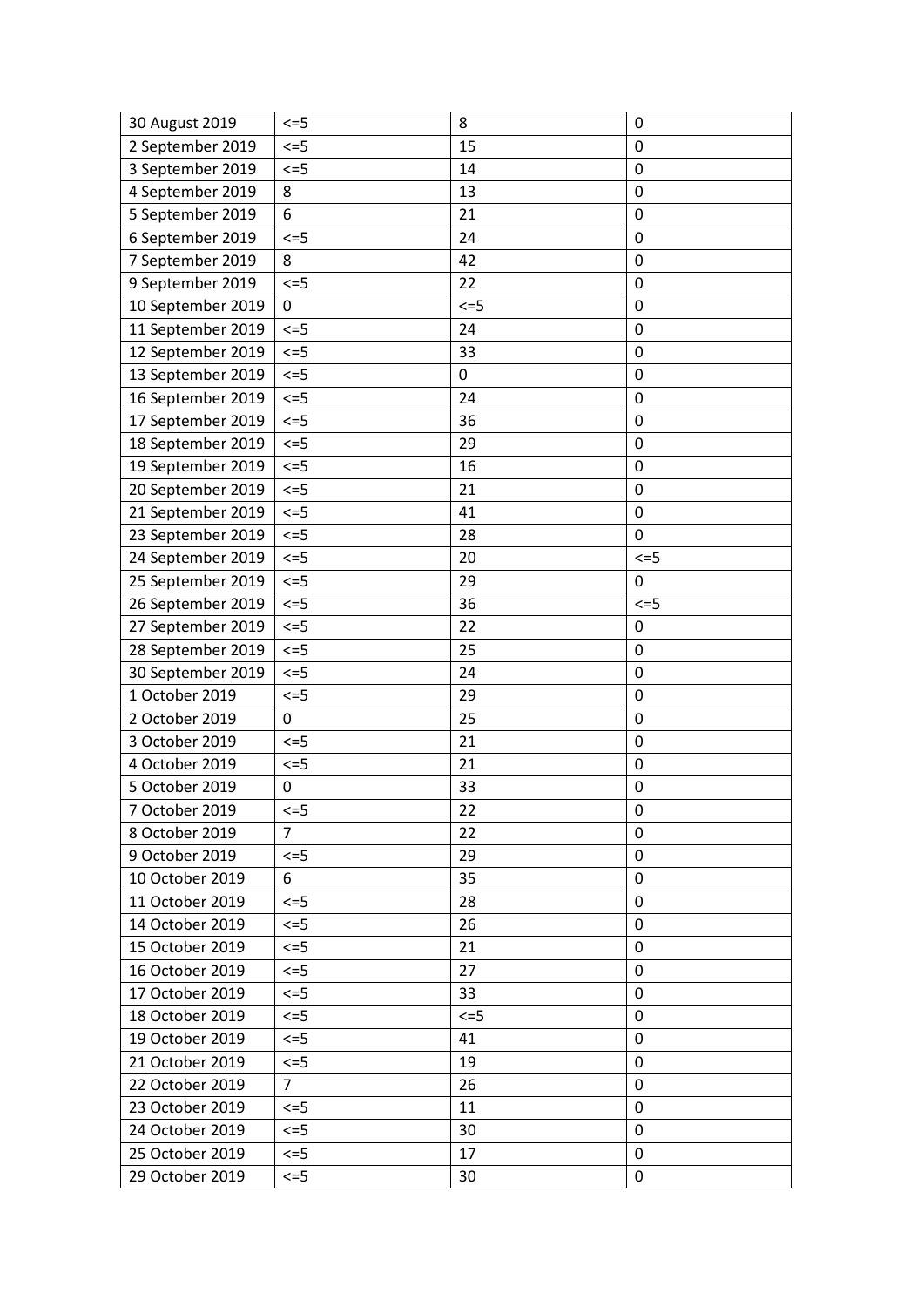| 30 October 2019  | $\leq$ =5      | 42        | 0            |
|------------------|----------------|-----------|--------------|
| 31 October 2019  | 6              | 35        | 0            |
| 1 November 2019  | 6              | 24        | 0            |
| 4 November 2019  | $\leq$ =5      | 37        | 0            |
| 5 November 2019  | 6              | 28        | 0            |
| 6 November 2019  | $\leq$ =5      | 28        | 0            |
| 7 November 2019  | $\leq$ =5      | 34        | 0            |
| 8 November 2019  | $\leq$ =5      | 40        | $\mathbf{0}$ |
| 11 November 2019 | $\overline{7}$ | 38        | $\leq$ =5    |
| 12 November 2019 | $\leq$ =5      | 44        | 0            |
| 13 November 2019 | 6              | 32        | 0            |
| 14 November 2019 | 6              | 40        | 0            |
| 15 November 2019 | $\leq$ =5      | 39        | 0            |
| 18 November 2019 | $\leq$ =5      | 42        | 0            |
| 19 November 2019 | $\leq$ =5      | 33        | 0            |
| 20 November 2019 | $\leq$ =5      | 37        | 0            |
| 21 November 2019 | $\overline{7}$ | 37        | 0            |
| 22 November 2019 | 6              | 29        | 0            |
| 25 November 2019 | $\leq$ =5      | 27        | 0            |
| 26 November 2019 |                | 21        | 0            |
| 27 November 2019 | $\leq$ =5      | 37        | 0            |
| 28 November 2019 | $\leq$ =5      | 51        | 0            |
| 29 November 2019 | $\leq$ =5      | 22        | 0            |
| 2 December 2019  | 9              | 42        | $\leq$ =5    |
| 3 December 2019  | $\leq$ =5      | 56        | 0            |
| 4 December 2019  | $\leq$ =5      | 28        | 0            |
| 5 December 2019  | $\leq$ =5      | 49        | 0            |
| 6 December 2019  | $\overline{7}$ | 41        | 0            |
| 7 December 2019  | $\leq$ =5      | 44        | 0            |
| 9 December 2019  | $\leq$ =5      | 46        | 0            |
| 10 December 2019 | $\leq$ =5      | 40        | $\mathbf 0$  |
| 11 December 2019 | 8              | 28        | 0            |
| 12 December 2019 | $\leq$ =5      | 37        | 0            |
| 13 December 2019 | $\leq$ =5      | 44        | 0            |
| 14 December 2019 | $\leq$ =5      | 46        | 0            |
| 16 December 2019 | $\leq$ =5      | 36        | 0            |
| 17 December 2019 | $\leq$ =5      | 36        | $\mathbf 0$  |
| 18 December 2019 | 8              | 32        | 0            |
| 19 December 2019 | $\leq$ =5      | 37        | 0            |
| 20 December 2019 | $\leq$ =5      | 38        | 0            |
| 23 December 2019 | $\leq$ =5      | 31        | 0            |
| 24 December 2019 | $\leq$ =5      | 24        | 0            |
| 27 December 2019 | 0              | $\leq$ =5 | 0            |
| 30 December 2019 | 0              | 9         | $\mathbf 0$  |
| 31 December 2019 | 0              | $\leq$ =5 | 0            |